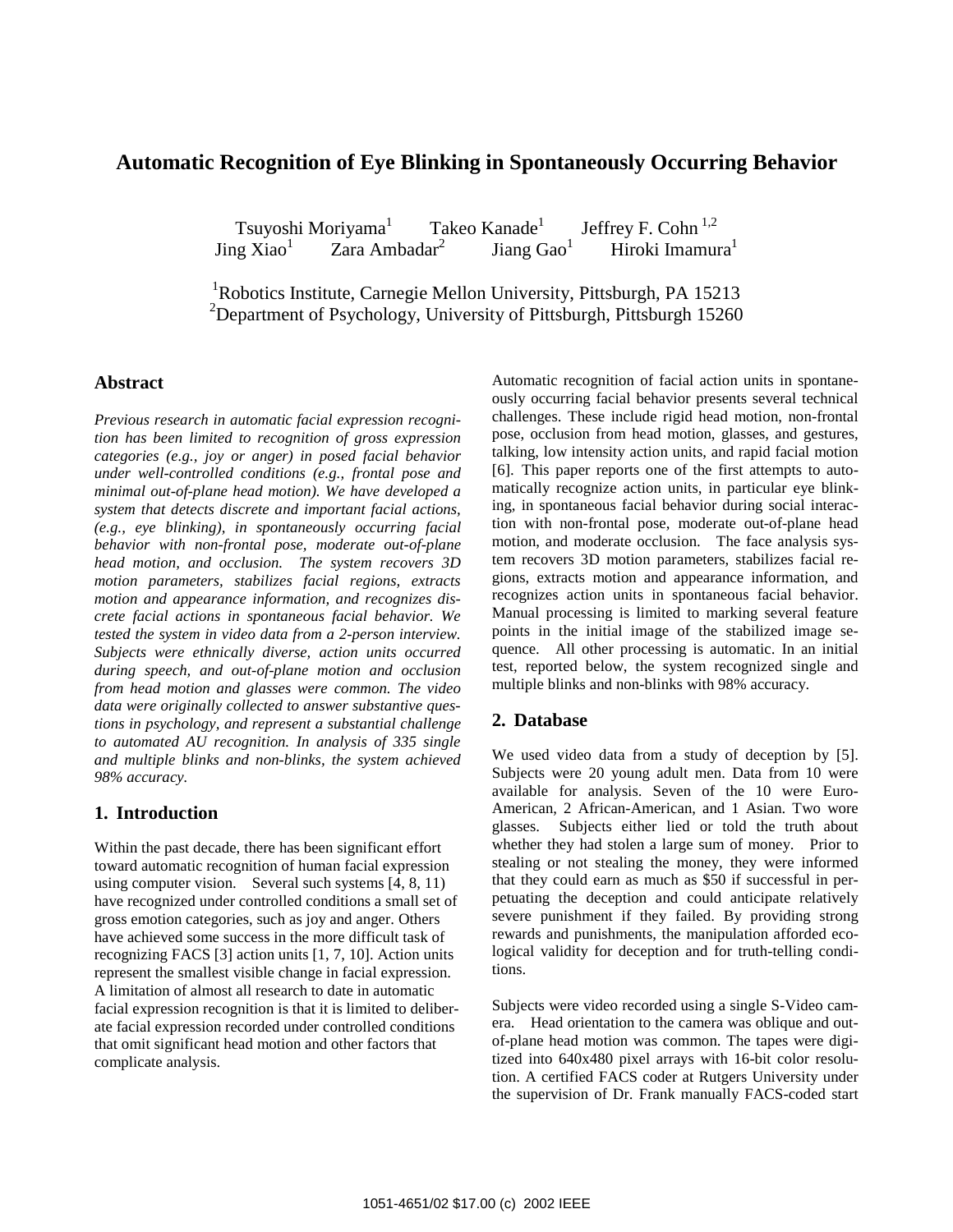and stop times for all action units in 1 minute of facial behavior in the first 10 subjects. Certified FACS coders from the University of Pittsburgh confirmed all coding.

In this report we focus on automatic analysis of blinks (AU 45 in FACS). Measurement of blink is important in several fields, including neurology, physiology, and psychology. Blink rate varies with physiological and emotional arousal, cognitive effort, and deception [e.g., 2]. We included for analysis all instances of blink (AU 45) for which two independent teams of certified FACS coders agreed; 95% of blinks (AU 45) met this criterion and were included in the analyses. We also included an equal number of non-blink sequences of equal duration for comparison. The database contains a few instances of multiple blinks in a short period of time, or eyelid "flutter," defined as two or more rapidly repeating blinks (AU 45), which may be separated by AU 42.

### **3. Overview of Face Analysis System**

Figure 1 depicts an overview of the face analysis system used for automatic recognition of blinks (FACS AU 45). A digitized image sequence is input to the system. The face region is delimited in the initial frame either manually or using a face detector [9]. The image in which the head is most upright is chosen as the reference image. Head motion (6 *DOF*) is recovered automatically. Using the recovered motion parameters, the face region is stabilized. Facial features are extracted in the image sequence, and action units are recognized.



**Figure 1. Overview, Face Analysis System** 

## **4. Automatic Recovery of 3D Head Motion and Stabilization of Eye Region**

The 3D model that our head motion recovery uses is a cylinder. In the absence of knowing the physical size of the face or the distance between face and camera, the head model and its initial location will be up to a scale, but it does not matter for our purpose of cancelling the effect of pose. A cylindrical model is fit to the initial face region, and its image is cropped and "painted" onto the cylinder as the appearance template. Experimental tests suggest that the system is insensitive to small variations in the initial fit of the head model.

The head motion is tracked in terms of the change from the first frame. While tracking, the templates change dynamically. Once head pose is estimated in a new frame, the region facing the camera is extracted as the new template. Robust statistics are applied to remove outlier pixels, such as a hand or object placed in front of the face, from being included in the templates. This procedure contributes to system robustness to occlusion and nonrigid motion.



#### **Figure 2. Automatic recovery of 3D head motion and image stabilization. A) Frames 1, 10, and 26 from original image sequence. B) Face tracking in corresponding frames. C) Stabilized face image. D) Localized face region.**

Because head poses are recovered using dynamic templates and the pose estimated for the current frame is used in estimating the pose in the next frame, errors would accumulate unless otherwise prevented. To solve this problem, the first frame and the initial head pose are stored as a reference. When the estimated pose for the new frame is close to the initial one, the system rectifies the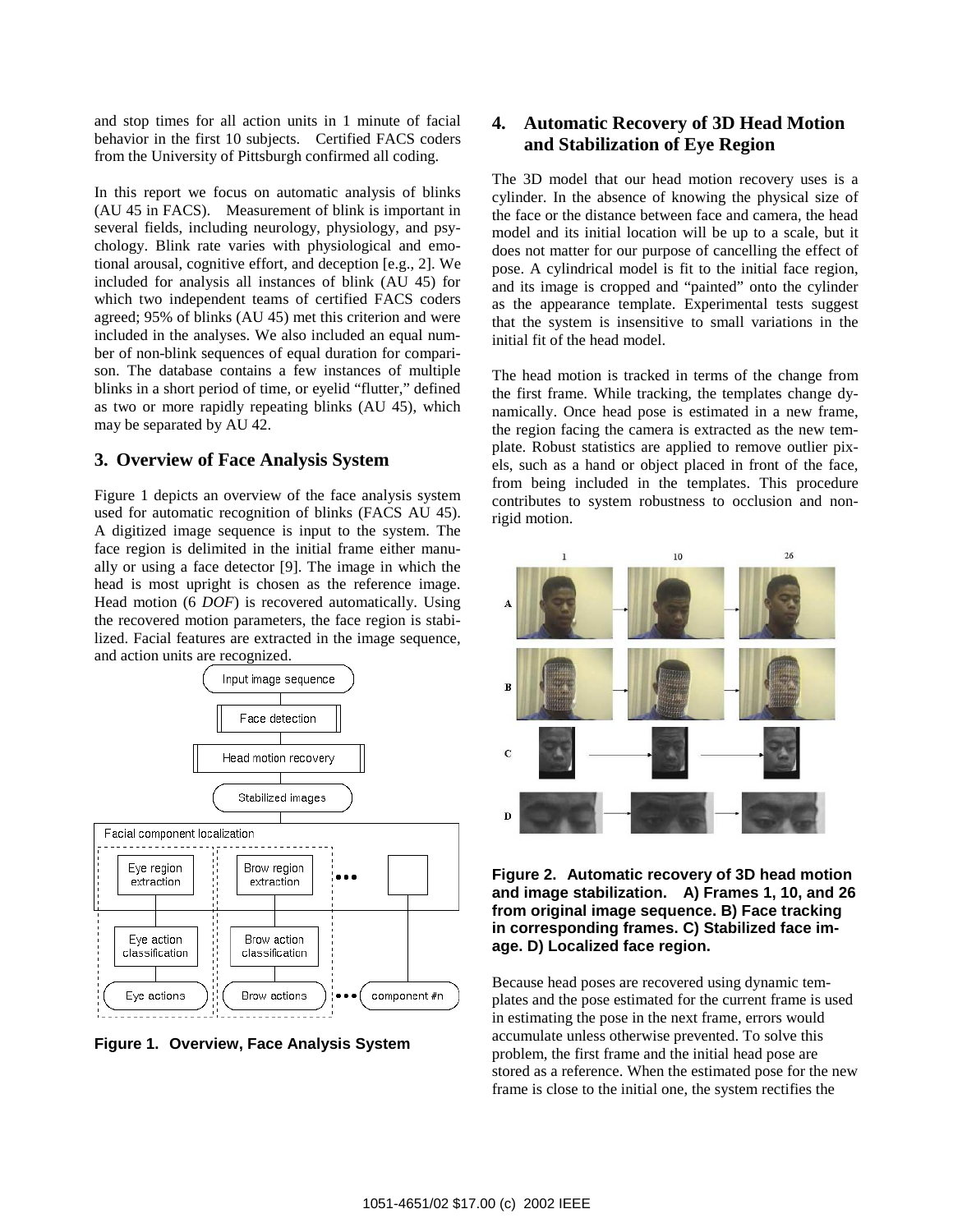current pose estimate by registering this frame with a reference one. The re-registration prevents errors from accumulating and enables the system to recover head pose following occlusion, such as when the head moves momentarily out of the camera's view. By re-registering the face image, the system can run indefinitely.

The system has been tested successfully in image sequences that include maximum pitch and yaw as large as 50° and 90°, respectively, and time duration of up to 20 minutes [12]. The precision of recovered motion was evaluated with ground truth obtained by a precise position and orientation measurement device with markers attached to the head, and found to be highly consistent (e.g., for 75° yaw, absolute error averaged 3.86°). For details, see [12]. While a head shape is not actually a cylinder, a cylinder model is adequate and indeed contributes to system stability and robustness.

An example of system output can be seen in Figure 2A and 2B. Once the head pose is recovered, we can stabilize the face region by transforming the image to its cylindrical canonical view through the recovered position and orientation of the cylindrical head model. (Figure 2C)

#### **5. Eye action classification**

The eye region consists of the iris, sclera, upper and lower eyelids and the eyelashes (Figure 3). If we divide an eye region into upper and lower portions, the intensity distribution of the upper and lower portion would change as the eyelid closes and opens during blinking.





The input face image sequence (Figure 2A) has been automatically processed to obtain the stabilized image sequence (Figure 2C as described above). By manually giving the feature points  ${x_i, y_i; i = left, top, right, bottom}$  in the first frame of the stabilized image sequence, the eye regions for the rest of the sequence  $I(x, y) = {I(x, y) | x_{left} \le x \le x_{right} , y_{top} \le y \le y_{bottom}}$ are obtained (Figure 2D).









**(c) Non-blink** 

#### **Figure 4. Examples of luminance curves for blink, multiple blink, and non-blink**

For now we treat only the right eye (image left). The classification categories of eye actions are blink, multiple blink (eyelid 'flutter'), and non-blink. For this classification, the average illumination intensity is calculated for the upper and for the lower half of the eye region. When mean intensities for the upper and lower halves are plotted over time (e.g., the curves in Figure 4), we notice that they